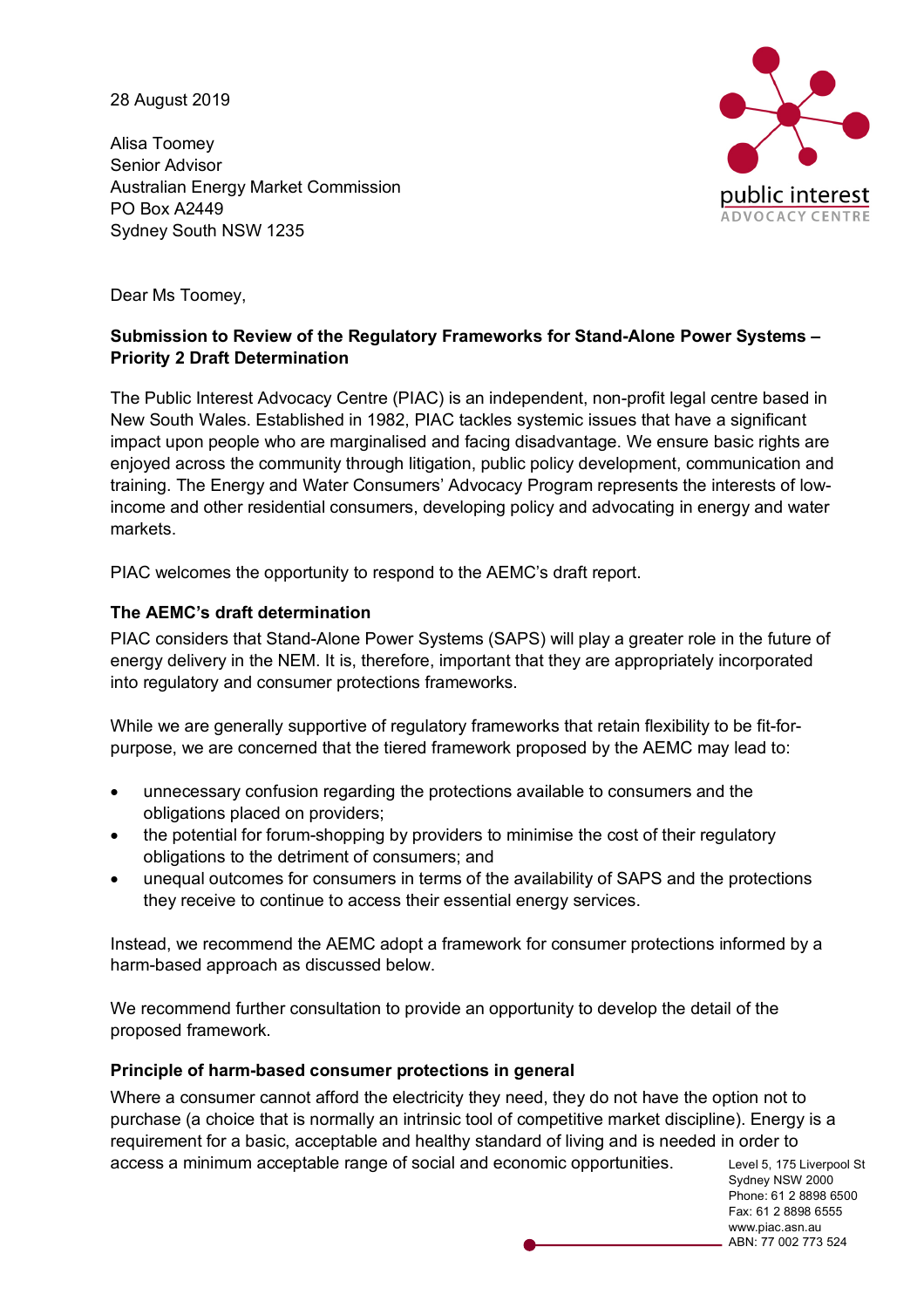This is a crucial, foundational fact that not only determines that electricity is an essential service, but also highlights that the importance of it being provided affordably at a 'fair' value.

Following on from this fundamental principle, PIAC supports a system where the protection offered to consumers is commensurate to the potential harm to the consumer should they lose that energy product or service. In other words, the higher the potential harm, the stronger the protections offered to the customer.

PIAC highlights the report produced by the Alternative Technology Association (ATA, Now Renew) assessing consumer protections in emerging energy markets.<sup>1</sup> In this report, ATA produced a list of fundamental protections, stating that all consumers should be confident that:

- They will be able to connect to an energy supply;
- Their energy supply will meet minimum reliability, quality, and safety standards and they will be compensated if it doesn't;
- Sufficient notice will be given for any planned interruptions to supply, and special consideration given to people reliant on life-support systems;
- They will be given clear information about the service they are purchasing, a cooling-off period for any contract they sign (for more novel supply arrangements), a limited right to exit a contract and revert to their previous contract;
- The basis of all energy supply charges is clear and subject to regulatory oversight;
- They have access to historical billing data;
- They have access to rebates on their energy costs if they are eligible for concessions;
- If they come into payment difficulties, they will be given support and flexibility and only disconnected as a last resort and according to a regulated process;
- They have access to an external dispute resolution service if they are unable to resolve a dispute with their energy supplier;
- During billing disputes, they can stay on supply and not have to pay the disputed amount; and
- If their supplier ceases trading, their supply is uninterrupted. $2$

# **Principle of harm-based consumer protections for SAPS in particular**

The risks for consumers who are supplied via a stand-alone power system (SAPS) are different to those who retain a grid connection and specific consumer protections are required to reflect these.

If a customer has behind the meter generation and storage on their premises but has retained their grid-connection, the consequences of a failure of their system will not involve losing access to essential electricity services. It will likely involve higher electricity bills for a period as a greater portion of their energy usage is supplied through their network connection rather than from their behind the meter system.

By contrast, where a customer has gone completely off-grid and foregone their connection to the interconnected network, the consequences of the SAPS failing are considerably more severe. If there is no backup generator as part of the SAPS, it may mean losing access to essential electricity services for a week or more while awaiting repair or replacement. Even if there is a backup generator that will allow for some electricity services to be provided, it can involve hundreds of dollars in fuel costs per week and may be limited in operation by the capacity of the generator or its noisy and polluting nature.

 <sup>1</sup> ATA, *Empowering the future – Appropriate regulation and consumer protections in emerging energy markets*, 2016.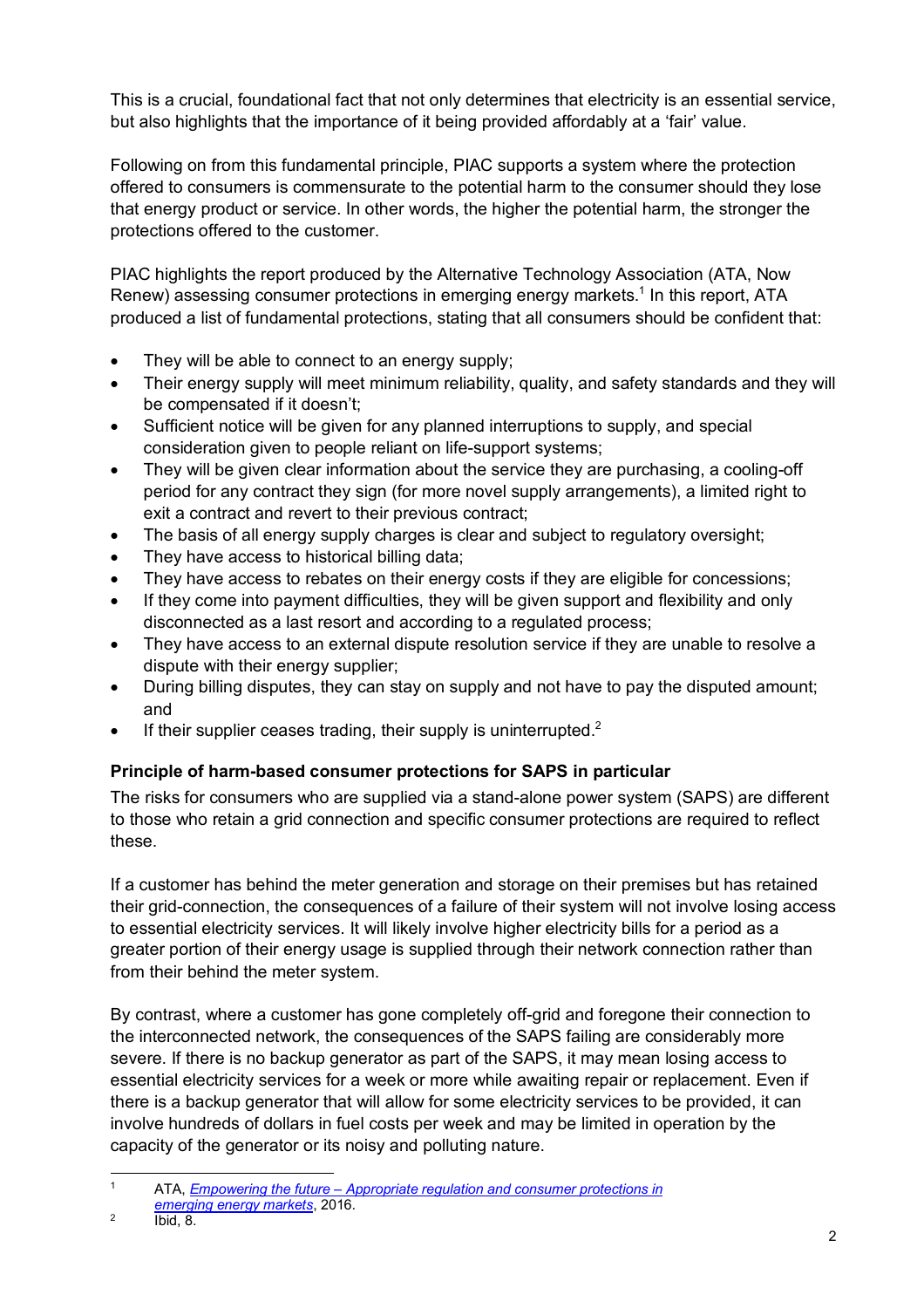Given these specific risks for customers who own or lease a SAPS of their own volition, particularly where they are used to the nature of supply from the grid, additional consumer protections are required above those received by consumers who remain grid-connected.

It is important to remember that, currently, SAPS are typically provided by small businesses (often sole traders) who, because they are not selling energy, have no obligations to comply with retail licencing or exemption arrangements or any other aspects of the National Electricity Rules. The only redress consumers have with SAPS providers is under Australian Consumer Law (ACL), which has no energy specific consumer protections.

PIAC considers that SAPS systems, where they are purchased outright or leased by the consumer to replace an existing grid connection, should include a number of specific protections which are outlined below.

## **Consumer protections for SAPS replacing an existing grid connection**

Specifically, PIAC considers that SAPS systems, where they are purchased outright or leased by the consumer to replace an existing grid connection, should include a number of specific protections including:

- Performance guarantees regarding the frequency and duration of system outages;
- Educating the customer about the differences between living with a grid connection and living with a SAPS;
- Clearly demonstrating the Explicit Informed Consent of the customer, with particular emphasis on the customer's understanding of the differences between living with a grid connection and living with a SAPS;
- Clear and fair contract terms with a cooling off period;
- A transition period for customers where the premises is electrically isolated but not yet physically disconnected from the grid. This will allow the customer to trial the SAPS for a period and, if they opt out of using the SAPS and instead decide to retain the grid connection, the customer will not need to establish new grid connection infrastructure from scratch;
- Full disclosure of detailed product information to allow for straightforward repairs and identification of the correct replacement parts;
- Independent dispute resolution and recording and reporting of disputes to the AER; and
- A prudential fund or insurance against the failure of the system.

### **Consumer protections for SAPS not replacing an existing grid connection**

The additional consumer protections listed above are required where a customer forgoes an existing grid connection. However, the full suite of additional protections is beyond what would be necessary for the more traditional SAPS applications such as remote installations where a grid connection has not existed and is unlikely to ever be an economically viable option.

### **Consumer protections for procuring a service rather than the assets of a SAPS**

Some business models for the provision of SAPS may involve the consumer contracting with a provider for the provision of an electricity supply service rather than purchasing the physical assets which make up a SAPS. $3$ 

<sup>&</sup>lt;sup>3</sup> This is similar to the current provision of electricity services to a grid-connected customer by a regulated network business in the NEM where the DNSP is obliged to provide a particular quality and reliability of supply to the consumer as set out by regulations and the connection agreement.